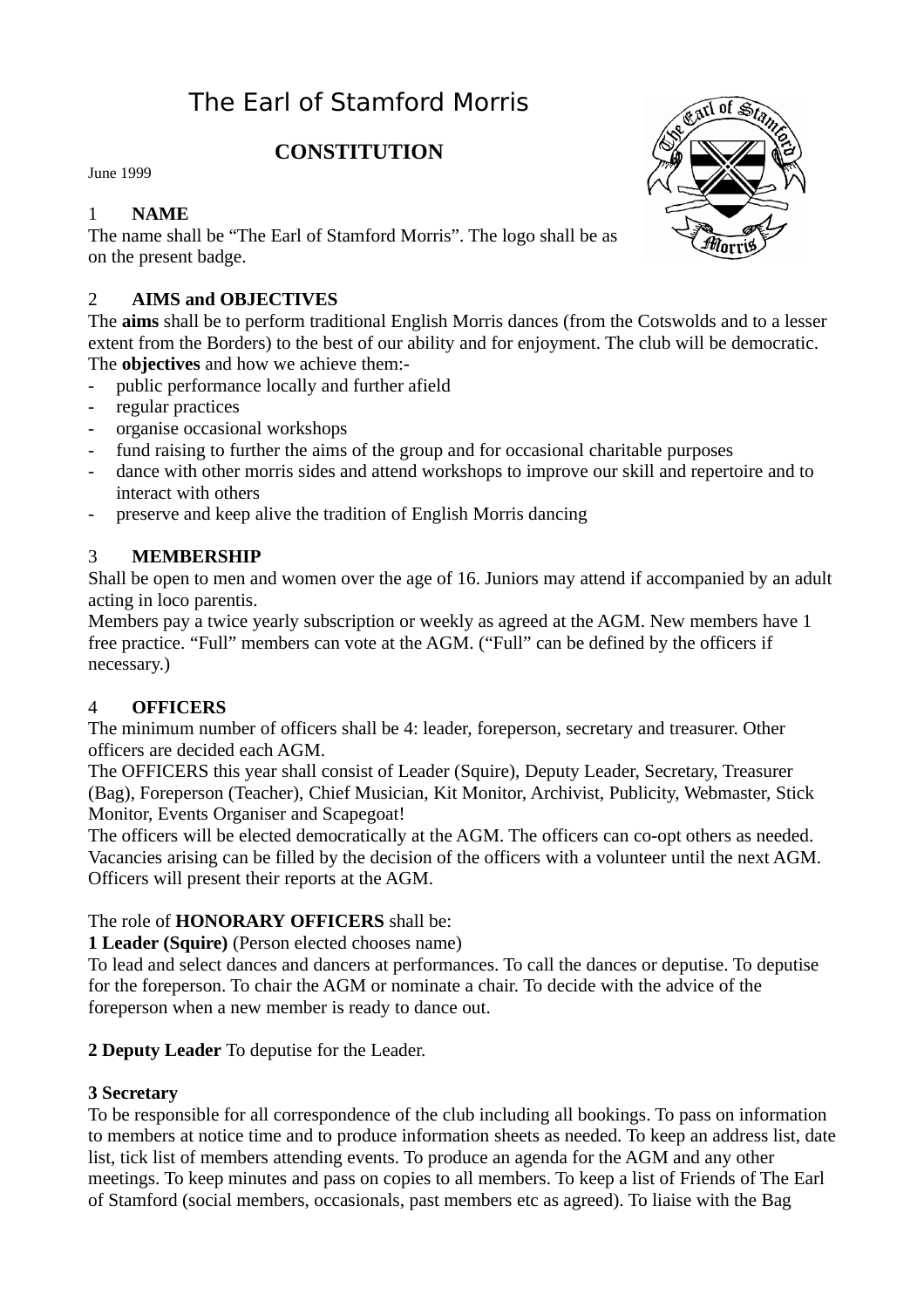about fees for events.

#### **4 Treasurer (Bag)** (Person elected chooses name)

To collect members' subs, booking fees, collections and bank all the club's monies in its bank account promptly. To keep all receipts. To pay all hall fees and events fees. To produce an annual account for the AGM. To book the hall for practices.

#### **5 Foreperson/Foreman/Forewoman (Teacher)** (Person chooses name)

To organise practices. To run the warm up exercises. To teach or deputise the teaching of dances. To improve dancing standards and advise the leader on selection of dances and dancers. To maintain and distribute copies of the dance notation. To liaise with leader about when new members are ready to perform in public.

#### **6 Chief Musician**

To be responsible for the music. To help the other musicians to perform. To maintain and distribute as needed copies of the music notation. To choose musicians for each dance performance as appropriate. To make tapes of the music and arrange for taped music when musicians are absent.

#### **7 Kit Monitor**

To be responsible for safe keeping of the club's communal kit belongings. To organise new kit as needed. To advise on kit.

Items of kit to be agreed democratically if at all possible at the AGM or special kit meeting!

#### **8 Archivist**

To keep safe all the club's communal belongings apart from kit. To keep all records. To maintain the club's albums or scrapbooks. To make these available as needed and at the AGM.

#### **8 Publicity**

To design, produce and distribute all publicity material as needed. To advertise for new members regularly and to advertise our performances.

#### **9 Webmaster**

To publish the web pages, according to ancient tradition, with appropriate material as agreed by the members and keep them up to date.

#### **10 Stick Monitor**

To obtain suitable sticks. To arrange for their carriage to events.

#### **11 Weekend Co-ordinator (if needed) or Events Organiser**

To organise the Weekend of Dance/Ceildhs/other socials/events.

#### **5 FINANCE**

All monies raised shall be used to further the aims of the group. Any member with agreed expenditure made for the group will be reimbursed by the treasurer on production of receipts. All cheques shall have 2 signatories: namely the treasurer and one other officer.

#### **6 INSURANCE**

Th EOS shall be members of Open Morris and receive insurance under their policy.

#### **7 EVENTS**

Bookings and events will be accepted by the group when sufficient dancers and musicians have agreed to attend. Once agreed there will be commitment by individuals.